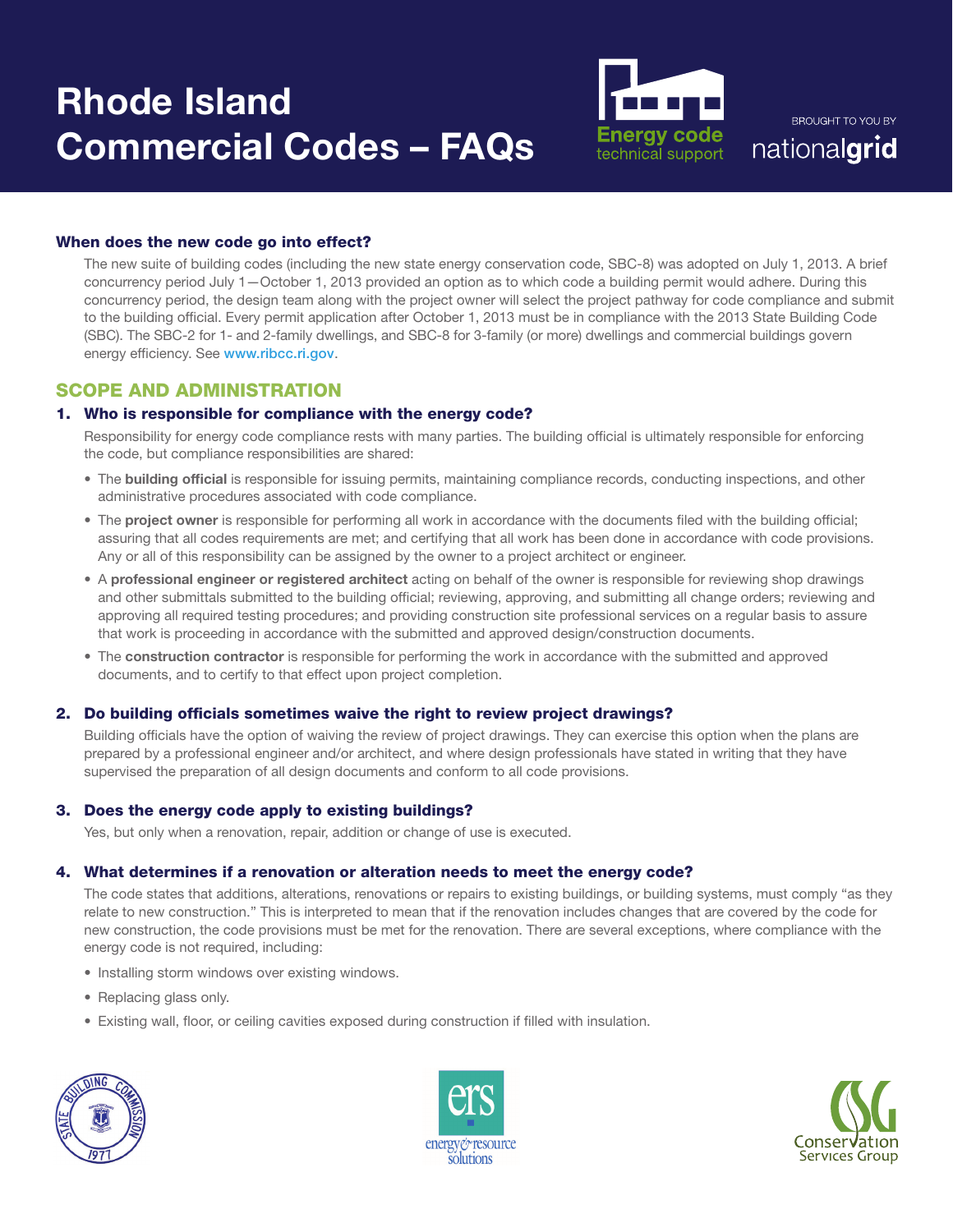- Existing wall, floor, or ceiling cavities not exposed during construction.
- Re-roofing when neither the cavity nor roof sheathing is exposed.
- Replacing existing doors separating exterior from conditioned space will not require a revolving door or vestibule. In this circumstance, however, pre-existing vestibules may not be removed.
- Replacement of less than 50% of luminaires (light fixtures) in the space, provided the installed lighting power is not increased.
- Replacement of lamps and ballasts of existing lighting fixtures as long as the existing lighting power is not increased.

\*The exceptions are also based on the condition that the energy use for the building is not increased.

*Reference SBC-8 C101.4.3*

#### 5. How do I determine if a building repair needs to meet the energy code?

Repairs that are "related to new construction" must meet the energy code. For example, replacing a non-functional heating system would require complying with the energy code provisions associated with the replaced components. However, the repair of a leaking heat exchanger in an existing boiler would not require energy code compliance as the project does not "relate to new construction." See the above question for specific exceptions to this requirement.

## 6. When does a change in occupancy or use require compliance with the energy code?

If a change in occupancy or use will result in an increase in demand for electricity or fossil fuel, the project must comply with energy code provisions. In addition, a change in use requires that the lighting power requirements for the new space type be met.

## 7. If designing and constructing a LEED certified building, does one still need to submit energy code compliance documentation?

The code official may at their option allow the written approval of a building for an "above code program" to be submitted as evidence of energy code compliance. The code official must approve this compliance path in advance. All code requirements identified as "mandatory" in Chapter 4 of the energy code must be complied with regardless of their status in the above code program.

*Reference – SBC-8 C401.2*

## 8. Are construction documents, prepared by registered design professionals, required for all projects?

Not necessarily. The code official may waive the requirements for such construction documents if they determine that they are not necessary to confirm compliance. This is typically only done for smaller projects.

*Reference – SBC-8 C103.1*

## 9. We cannot find the "Performance Path" in the current code. Is that no longer allowed?

The option to follow a performance path is available by utilizing the "Energy Cost Budget" methodology detailed in ASHRAE Standard 90.1. If choosing that path, all code requirements identified as "mandatory" in Chapter 4 of the energy code must be complied with in addition to meeting the performance requirements.

*Reference – SBC-8 C401.2*

#### 10. Can portions of the RI Energy Code be used for compliance along with portions of ASHRAE 90.1?

Only provisions of the state energy code, or the Energy Cost Budget method detailed in 90.1 plus the mandatory requirements of the RI Energy Code may be utilized for compliance. The prescriptive provisions of 90.1 cannot be used for compliance in RI.

# ENVELOPE

#### 1. What exactly is meant by continuous insulation?

It is a layer of insulation that is not "broken" by the framing. It is typically rigid or semi rigid insulation foam board installed on the inside or outside of the assembly cavity.

#### 2. Is it possible to increase the cavity insulation and avoid installing continuous insulation?

No, wherever continuous insulation is mandated, it must be installed regardless of the R-value of the cavity insulation.

#### 3. What is needed to meet the requirements for a continuous air barrier?

A continuous air barrier must be installed to seal the building envelope assemblies from air leakage. It must connect all the components of the envelope, and it must meet the specifications listed in section C402.4.1 of the code.

*Reference SBC-8 C402.4.1*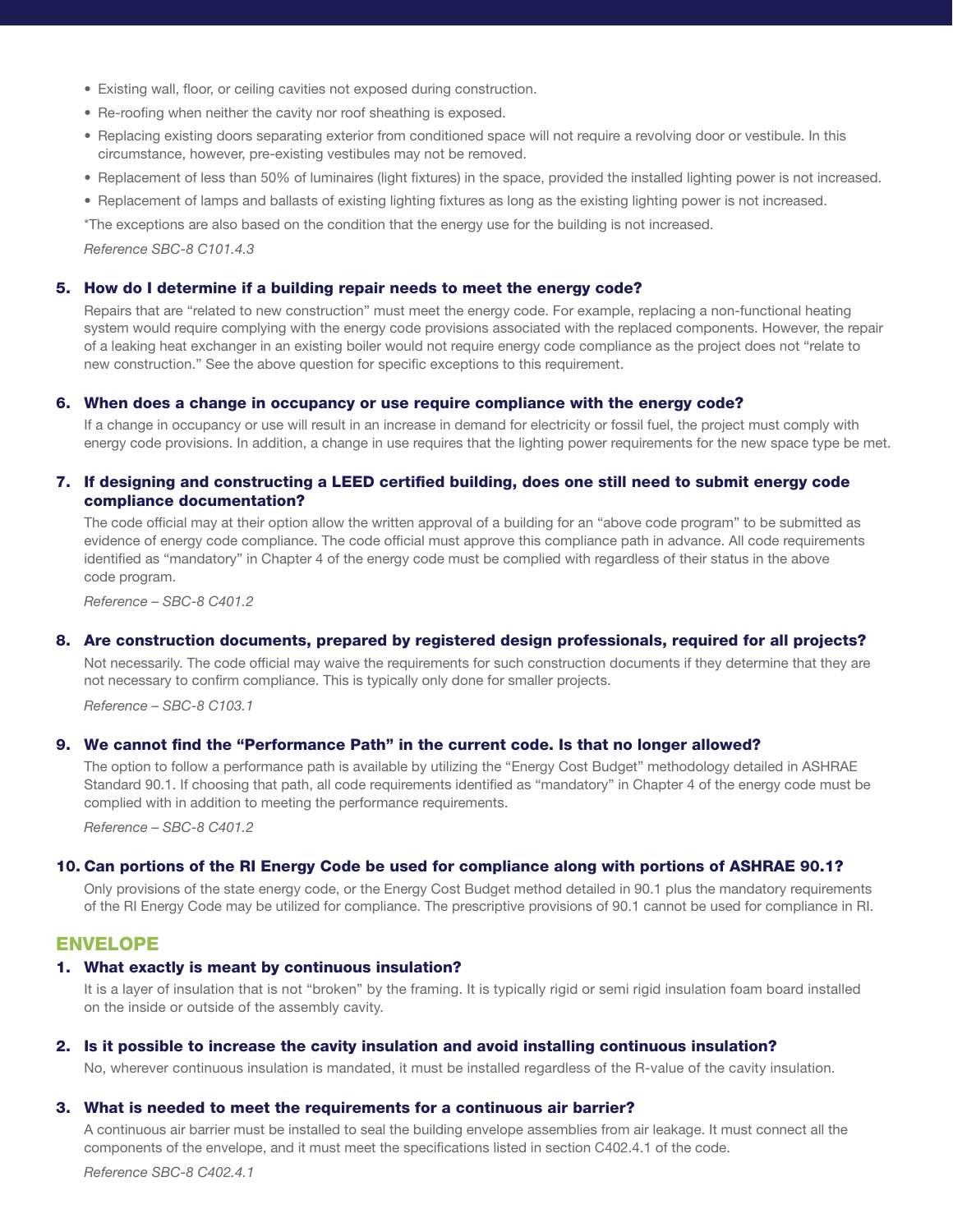#### 4. Can the air barrier be installed outside the sheathing?

It is most commonly installed outside the sheathing, but may be placed inside, outside, or within envelope assemblies.

#### 5. What is the difference between air barriers and vapor barriers or retarders?

Vapor barriers and retarders are designed to prevent vapor from entering envelope assemblies through diffusion. The air barrier is intended to stop air leakage. Some air barriers serve as both air and vapor barriers.

## 6. What are the requirements for vapor barriers or retarders in the new code?

They are no longer required as building scientists have determined that if envelope assemblies are properly sealed against air leakage, vapor retarders are not necessary. This does not mean that you cannot use vapor retarders, only that they are not required.

## 7. Our firm believes that sealing up the building is a bad idea and leads to indoor air pollution. Can we avoid sealing the building, and still meet the code?

As an alternative to meeting all of the air sealing requirements, a blower door test can be conducted to demonstrate air tightness performance. But in order to pass the blower door test, the building will need to be sealed in similar fashion to the prescriptive air sealing requirements. Many studies show that sealing buildings from uncontrolled air leakage and introducing controlled ventilation, results in better energy performance and improved indoor air quality.

#### 8. Can blower door testing be performed on large commercial buildings?

Yes, recent techniques and equipment have been developed for testing large buildings.

*Technical assistance associated with the energy code is available at 855-343-0105. A code advisor can assist you by providing information on blower door testing for commercial buildings.*

# 9. Where can we get help in deciding what material and approach to create a continuous air barrier for the opaque building envelope?

Two New England based organizations offer guidance on air barrier materials, associated assemblies, and installation techniques and technical assistance is also available (as noted above);

- 1. Building Science Corporation; www.buildingscience.com
- 2. Air Barrier Association; www.airbarrier.org

# 10. Our clients typically request a lot of glass in their new office buildings. The new code has reduced the allowable percentage of glass to 30% of the wall area. The past codes allowed 40%, but we often installed more and followed the performance path for compliance. Now the performance path has been deleted. What options do we have?

There are two options available in Rhode Island which allow for a larger percentage of glazed area. The maximum area may be increased to 40% of the wall area, if the project can meet the daylight requirements of C 402.3.1.1 which includes installing automatic daylighting controls in daylight zones. The other option is to utilize ASHRAE/IESNA standard 90.1 2010 for code compliance, utilizing the "Energy Cost Budget" methodology. With this methodology there are no restrictions for the amount of glazed area, as the total building performance is determined through a modeling procedure.

*Reference SBC-8 C402.3.1, C402.3.1.1*

# 11. If one of the envelope assemblies we wish to use does not meet the R-value or U-factor requirement listed in the table, can a tradeoff be made with other assemblies that are designed to perform better than the code requires?

Yes, some tradeoffs are allowable within the envelope provisions. But it is best to discuss such tradeoffs with the code official prior to construction, to make sure that the tradeoff is allowable. Although the tradeoff calculation can be done manually, COMcheck automatically performs tradeoff calculations as the envelope section is completed.

*Technical assistance associated with the energy code is available at 855-343-0105. A code advisor can assist you in determining if proposed tradeoffs are appropriate under the current code.* 

#### 12. Can lighting or mechanical systems provide tradeoffs with envelope performance?

No, envelope assemblies and components can only be traded off with other envelope assemblies and components.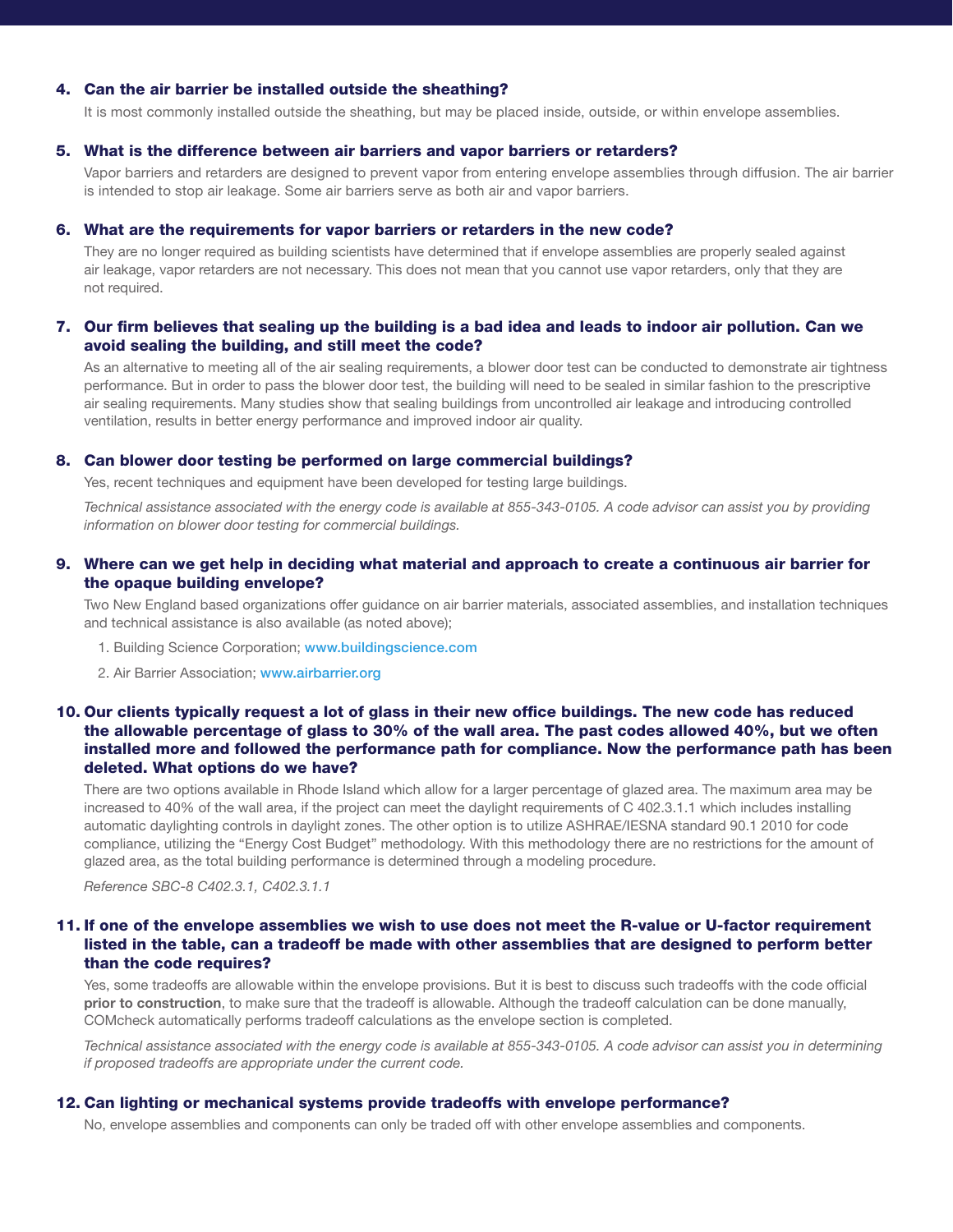# 13. The provisions that limit total skylight size while requiring skylights are confusing. Can you provide some guidance?

In most cases the following will apply:

- The total skylight area may not exceed 3% of the roof area.
	- However, the allowable skylight area increases to 5% of the gross roof area if automatic day light controls are utilized in the space where the skylights are installed.
- Skylights with automatic daylight controls are required for all of the following spaces:
	- $-$  Enclosed spaces with floor area greater than 10,000 ft<sup>2</sup>, with ceiling heights greater than 15 feet, have an installed general lighting LPD greater than 0.5 W/ft<sup>2</sup>, a minimum of 50% of the roof area receives direct sunlight, and fall under the following use categories:
		- Office • Corridor • Automotive service • Distribution/sorting area
		- Lobby • Storage
			- Gymnasium/exercise center
			- Convention center
- Manufacturing • Non-refrigerated warehouse
- 
- Transportation area
- Workshop
- Concourse
- Retail store

For these spaces the daylight zone must include at least 50% of the floor area, and the skylight area must be at least 3% of the roof area (see C402.3.2 for additional information).

#### *Reference SBC-8 C402.3.1.2, C402.3.2*

• Atrium

*Technical assistance associated with the energy code is available at 855-343-0105. A code advisor can assist you in navigating the skylight requirements.*

# 14. The energy code now requires skylights for some spaces. What is the relative electrical lighting savings compared to the heat loss through the skylights?

The code requirements for skylights and daylighting were developed to produce large enough electrical lighting savings to offset any associated heat loss. The New Buildings Institute (NBI) has developed daylighting pattern guides that are helpful when meeting code requirements. They are available at www.advancedbuildings.net/daylighting-pattern-guide.

#### 15. We are commercial roofing contractors. When re-roofing commercial buildings, do our projects need to meet the insulation requirements?

The answer is based on the extent of work and existing conditions as follows:

- If neither the roofs sheathing nor insulation are exposed, the roof does not need to be brought up to current code insulation levels.
- However, if either the sheathing or insulation is exposed, or if the roof is found to have no insulation in the cavity, the roof is required to be insulated either above or below the sheathing, to current code levels.

*Reference SBC-8 C101.4.3 (4, 5)*

## 16. What are C-Factors and F-Factors and when are these factors applicable?

These factors are alternatives to using insulation R values for below grade walls (C-Factor) and slabs (F-Factor). Both factors are pre-calculated insulation performance levels for particular assemblies. The assemblies are described and provided with default C or F Factors in Appendix A of ASHRAE Standard 90.1. These default values can only be utilized for the particular assemblies specifically listed in Appendix A of ASHRAE 90.1 2010. Otherwise, R- values listed in C402.2 should be utilized for below grade walls and slabs.

*Reference SBC-8 C402.2*

#### 17. When do the default tables for fenestration performance apply?

These tables are utilized when the factory applied performance label is not attached to the window or door. The default tables are conservative, so it is best (and is a code requirement) to retain the rating labels until the code official has viewed them.

## 18. Why are some envelope provisions termed "mandatory" and others are not?

The term mandatory means that the provision cannot be "traded-off" with other envelope provisions, and that it still must be complied with if utilizing the ASHRAE 90.1 Energy Cost Budget compliance methodology.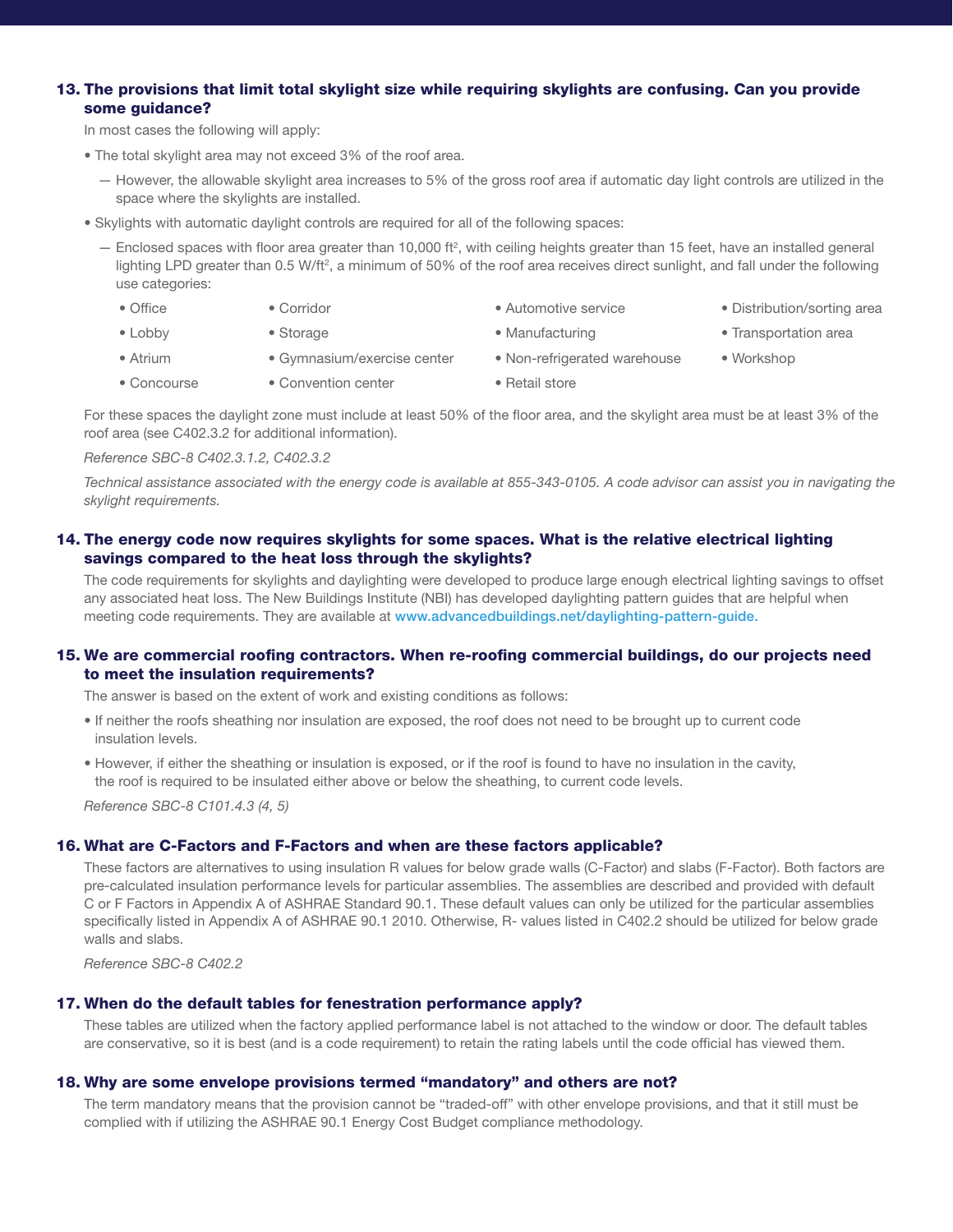## 19. Are there any financial incentives available for energy efficient construction?

Yes. National Grid offers a variety of energy efficiency incentives for commercial buildings. Information is available at; www1.nationalgridus.com/EnergyEfficiencyPrograms, or by calling 1-800-322-3223.

# LIGHTING

## 1. What types of lamps and light fixtures meet the code requirements for interior lighting?

The energy code allows flexibility for lamp and light fixture choices. Compliance is determined by the installed lighting wattage, per floor area, for a space type, or a building type. The resulting calculation of installed watts/ft<sup>2</sup> is termed "lighting power density (LPD)." The maximum LPD allowed by code for a space or building type is termed the "lighting power allowance (LPA)." An exception to this code relates to residential spaces within commercial buildings. For these spaces, commercial lighting requirements are waived if 75% of the lamps installed are "high efficacy" lamps.

#### 2. What is the definition of "high efficacy" lamps?

The energy code defines high efficacy lamps as T8 or smaller diameter fluorescent lamps, or lamps that meet the following efficacy levels:

- 1. 60 lumens per watt for lamps over 40 watts;
- 2. 50 lumens per watt for lamps between 15 and 40 watts;
- 3. 40 lumens per watt for lamps 15 watts or less

In practice, T5, T8, compact fluorescent (CFL), and LED lamps meet these efficacy levels.

#### 3. Why is the term efficacy used? Isn't it the same as "efficiency?"

Efficacy is the efficiency of the lamp in producing light in lumens. Efficiency is not used as the term, as lighting efficiency is typically used to define the ability of the lamp, ballast, and fixture to deliver light to the desired area.

### 4. How do I calculate the LPD for a given space?

It is an easy calculation involving 3 steps:

- 1. Determine the rated wattage for each light fixture to be installed in the space.
- 2. Total the rated wattage.
- 3. Divide that total by the floor area in square feet to obtain the LPD.

*Technical assistance associated with the energy code is available at 855-343-0105. A code advisor can assist you with LPD calculations.*

#### 5. Can LPD be calculated using COMcheck?

Yes, you can enter the lamp type and quantity per fixture; the ballast type; rated fixture wattage, # of fixtures, and floor area and COMcheck will complete the calculation.

#### 6. Does COMcheck calculate the rated fixture watts when the lamp and ballast data is entered?

No, you must determine the rated fixture watts and enter it in the tool.

## 7. How do I determine the rated fixture wattage?

It depends on the lamp type, as follows:

- Linear Fluorescent and HID is the rated wattage for the ballast when powering the specified lamps. This can be found on the ballast specification sheet (cut sheet) or is often listed on the fixture cut sheet for a given lamp/ballast combination. The rated wattage may be higher or lower than the sum of the lamp nominal wattages.
- Compact fluorescent (CFL) For one piece CFLs using a bayonet (G2) socket, it is the listed wattage. For two-piece CFLs, it is determined the same way as linear fluorescent. A commonly accepted rated wattage for two-piece CFLs is the nominal lamp wattage plus 2 watts for the ballast.
- Incandescent, screw-in CFLs, and screw-in LEDs The rated wattage is the maximum rated wattage of the socket.
- Hardwired LEDs It is the LED plus the driver wattage. This is typically available on the specification sheet.

*Technical assistance associated with the energy code is available at 855-343-0105. A code advisor can assist you with LPD calculations.*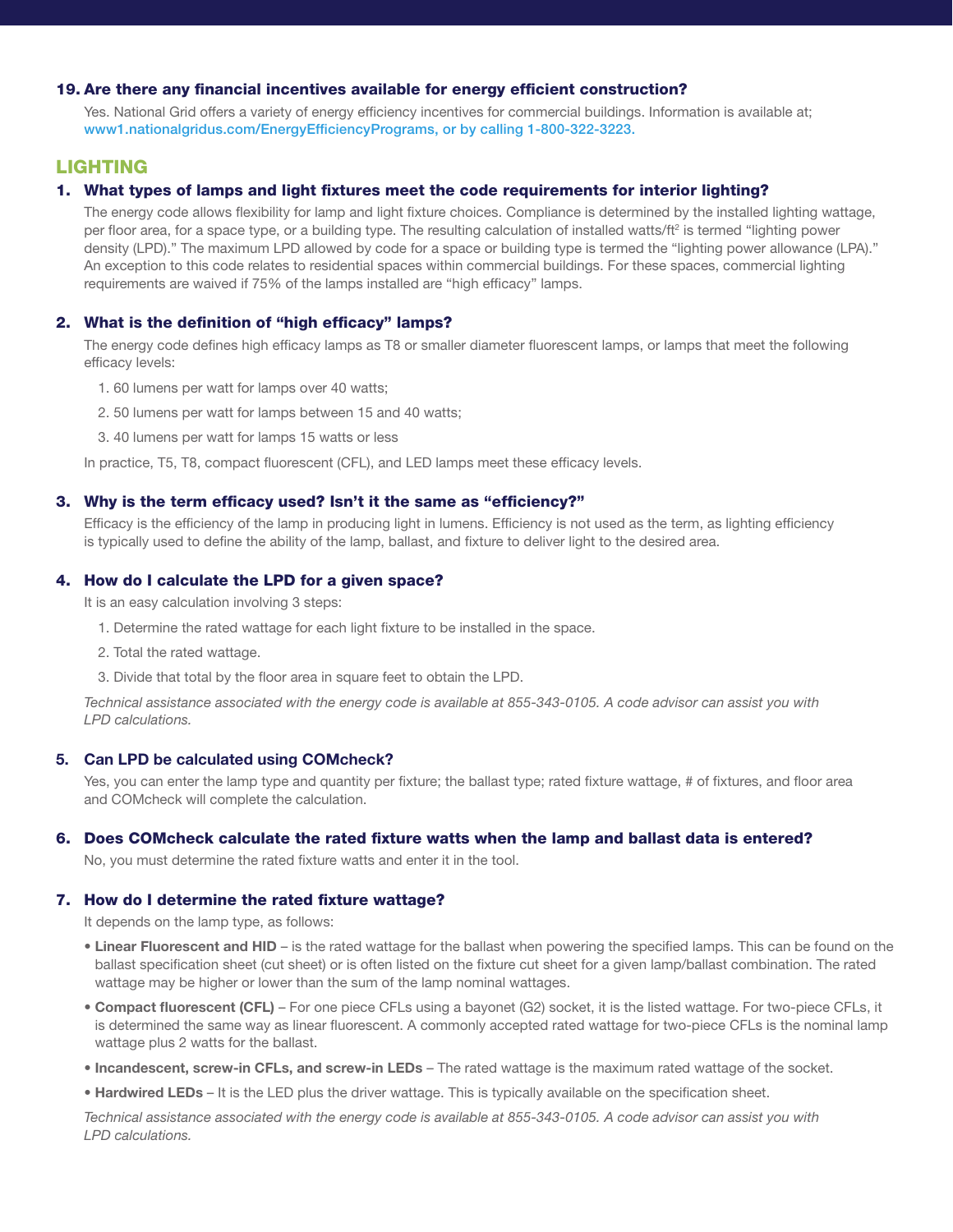#### 8. Are there any alternative ways to determine the rated wattage?

Yes; National Grid maintains a list of rated wattages which can be used for fluorescent, HID, and other hardwired fixture types. For screw-in lamps you must use the socket maximum wattage. The list is available at the following website:

www.nationalgridus.com/non\_html/2010\_Retrofit\_Lighting\_Device\_Codes\_MA\_02-26-2010.pdf

## 9. Using COMcheck, I entered 40W incandescent lamps and the tool determined that code was met. Does that prove compliance? It did not prompt me to enter the maximum socket wattage?

COMcheck **does not prove compliance**; it is simply a calculation tool. However, this is indeed a mistake in COMcheck that should be corrected. In order to demonstrate compliance you should enter the maximum socket wattage for any screw-in lamp.

# 10. How do I choose whether to use the "space-by-space" or "building area" lighting power method for a project?

In most cases it is simpler to use the building area method as it allows similar contiguous areas to be calculated as one area. And it allows many of the areas specified in the space-by-space method to be included in larger general areas. For example, hallways, closets, mechanical rooms, etc. can all be included with general areas, such as "office" in the building area method. In addition, if choosing "reduced lighting power" as the section C406 "Additional Efficiency Package" option, the building area method must be used.

## 11. We have chosen "reduced lighting power" as the section C406 "Additional Efficiency Package" option for a project. The code book refers to table C406.3.1 but we cannot find the table?

The table was mistakenly not included in the current code book. The reduction is approximately 10% lower than the LPAs listed in the standard building area table, C405.5.2 (1). The option can be selected in COMcheck.

# 12. Will the spaces in the building be "under-illuminated" if the LPDs are not as high as code required LPAs?

The LPAs specified in the code are the maximum allowable figures. By selecting efficient lighting technologies and fixtures, LPDs well below code maximums can provide required lighting levels. Lighting levels are best determined on average lighting levels, typically measured in foot-candles. The Illuminating Engineering Society of North America (IESNA) www.iesna.org provides guidance for lighting levels and participates in establishing code LPAs.

*Technical assistance associated with the energy code is available at 855-343-0105. A code advisor can assist you with LPD calculations associated with lighting levels.*

## 13. Do the lighting power requirements in the code take into account reduced light over time due to lamp degradation, dust, and other factors?

Yes the requirements for lighting power are designed to provide more than adequate light throughout the expected life of the installed lamps.

# 14. Our firm does mostly renovation work. Do renovations need to comply with the lighting power requirements?

Yes, section C101.4 outlines the applicability of the lighting provisions for renovations as follows:

- When 50% or more of the light fixtures in a space are replaced.
- When a change in occupancy or usage would result in a lower LPA requirement. For example, converting an office space to a storage area.
- When lighting alterations create an increase in LPD for a space. For example, if converting a storage area to office space requires adding lighting, the code lighting provisions must be met.

## 15. It appears that the standard automatic on/off occupancy sensors no longer meet the code for private offices, conference rooms, classrooms and other enclosed spaces. Is that correct?

They can still be used to meet the requirements for these space types, but only if they automatically turn on 50% or less of the lighting-up occupancy. The remaining lighting could be turned on manually, but all lighting would need to be turned off automatically. Manual on/auto-off occupancy sensors, often termed vacancy sensors, are one method of meeting this requirement. They are available for controlling single and dual circuits. A 2-circuit vacancy sensor facilitates compliance with both the occupancy and 50% light reduction requirements.

*Technical assistance associated with the energy code is available at 855-343-0105. A code advisor can assist you in determining the appropriate lighting controls for your application.*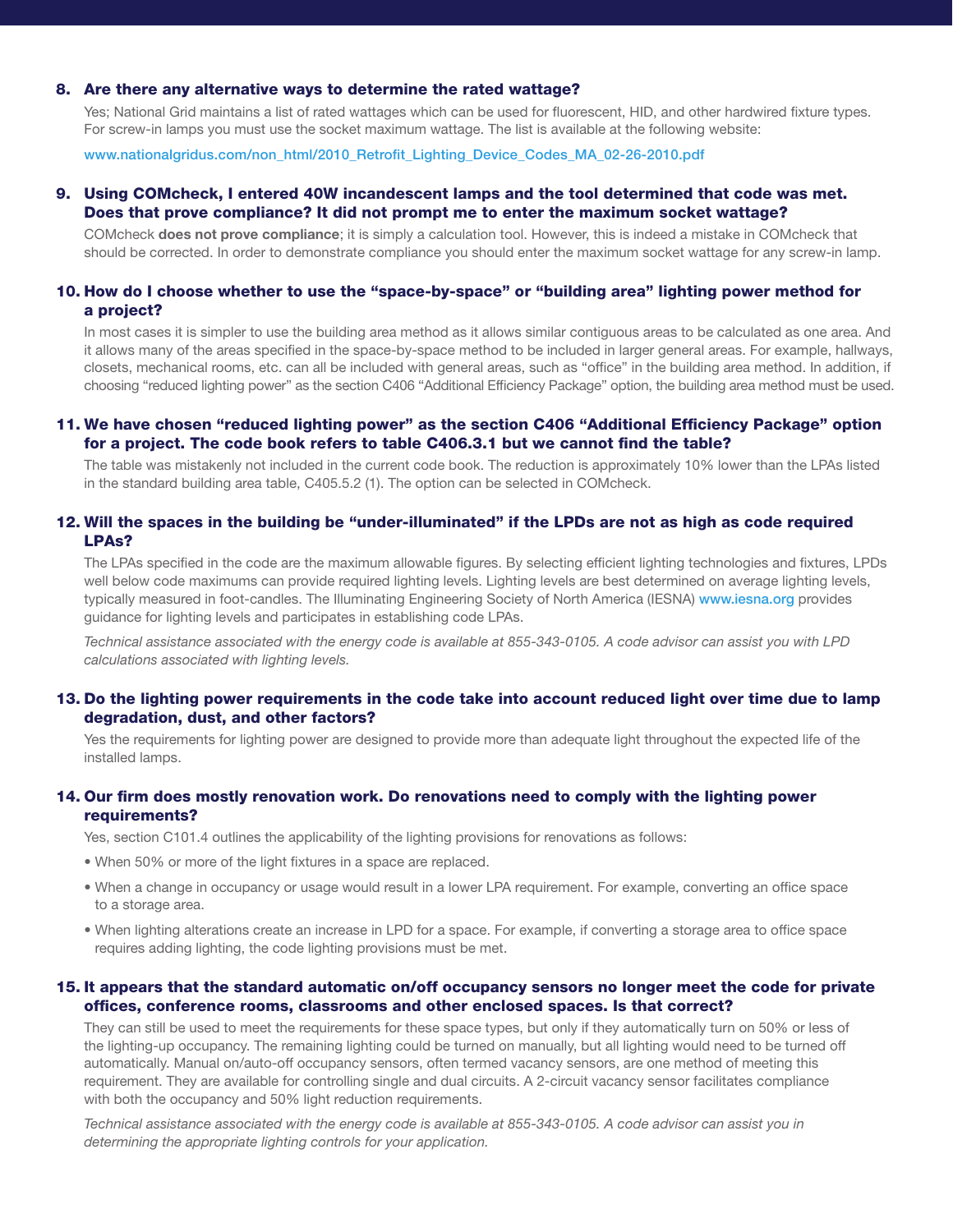## 16. For what types of spaces should manual-on occupancy sensors (vacancy sensors) be installed, and where should standard automatic on/off occupancy sensors be installed?

Manual-on vacancy sensors should be installed in enclosed spaces where there is sufficient ambient light (daylight, or light from other spaces) to allow the lighting to remain off during some occupied periods. Typically private offices, conference rooms, and classrooms are good candidates for vacancy sensors, especially if there are windows or skylights in the space. Automatic on/off occupancy sensors work best in larger open spaces such as open office areas, lobbies, etc.

# 17. What are practical ways of meeting the 50% light reduction requirements for enclosed spaces?

There are many ways to meet this requirement, including:

- Wiring light fixtures to allow at least 50% of the lamps to be turned off, while others remain illuminated.
- Utilizing bi-level ballasts that "step-dim" the lamps to 50% power.
- Individually switching every other fixture, or every other row.
- Installing continuous dimming ballasts controlled manually.
- If the space is day lit, installing step or continuous dimming ballasts with automatic daylight controls.

## 18. With the new code, does all interior lighting now need to be controlled by a timer?

What has changed with the new code is that previous codes required spaces 5,000 ft<sup>2</sup> and larger to be controlled by a timer. The new code extends this provision to all space sizes. However, the exceptions remain in place, and include emergency egress lighting, and any lighting controlled by occupancy or vacancy sensors.

## 19. Where do I need to install daylighting controls?

The code requires that areas under skylights and areas adjacent to vertical fenestrations that receive daylight be identified as "daylight zones." The definitions (Chapter 2) published in the code book include details for identifying such zones. Daylight zones must be controlled separately from the general lighting. This provision can be met with manual controls that allow occupants to turn off the lighting when daylight is available, or automatic controls that dim the lighting in response to daylight. Options for automatic daylight harvesting control include continuous dimming with a 100% to <35% light output range or multilevel (stepped) controls offering 100%, a step between 50% and 70%, and another step between OFF and 35%.

*Technical assistance associated with the energy code is available at 855-343-0105. A code advisor can assist you with meeting the daylight requirements.*

## 20. Is the procedure for meeting the outdoor lighting power provisions the same as for interior lighting power?

Similar to interior lighting, the lighting power allowance (LPA) is based on the rated watts per area in ft<sup>2</sup>. Section C405.6.2 of the code provides guidelines for establishing "exterior lighting zones." The maximum LPA for each zone type is listed in table C405.6.2 (2).

*Reference SBC-8 C405.6.2 (2)*

# 21. Do the exterior lighting power provisions of the code mean that lighting must be provided in the listed zones?

No, the provisions simply restrict outdoor lighting to a maximum installed power (watts/ ft<sup>2</sup>.) Decisions regarding whether or not to install exterior lighting, and to what level (up to the code maximum) are outside the scope of the energy code.

#### 22. Are there any financial incentives available for installing efficient lighting?

Yes. National Grid offers a variety of energy efficiency incentives for commercial buildings. Information is available at www1.nationalgridus.com/EnergyEfficiencyPrograms, or by calling 1-800-322-3223.

# HVAC SYSTEMS

## 1. Can any "rules of thumb" be used in load calculation and/or with sizing a mechanical system?

"Rules of thumb" cannot be used as the basis for system sizing. In addition, safety factor upsizing, or putting some extra capacity into a heating or cooling system, is not acceptable. Heating and cooling loads should be determined according to C403.2.1, while using an acceptable method such as ANSI/ASHRAE/ACCA Standard 183. The equipment must be selected to match the load or consistent with the next commercially available size option. Proper load calculation and sizing will reduce energy consumption and maximize operating system efficiency.

*Reference SBC-8 C403.2.1*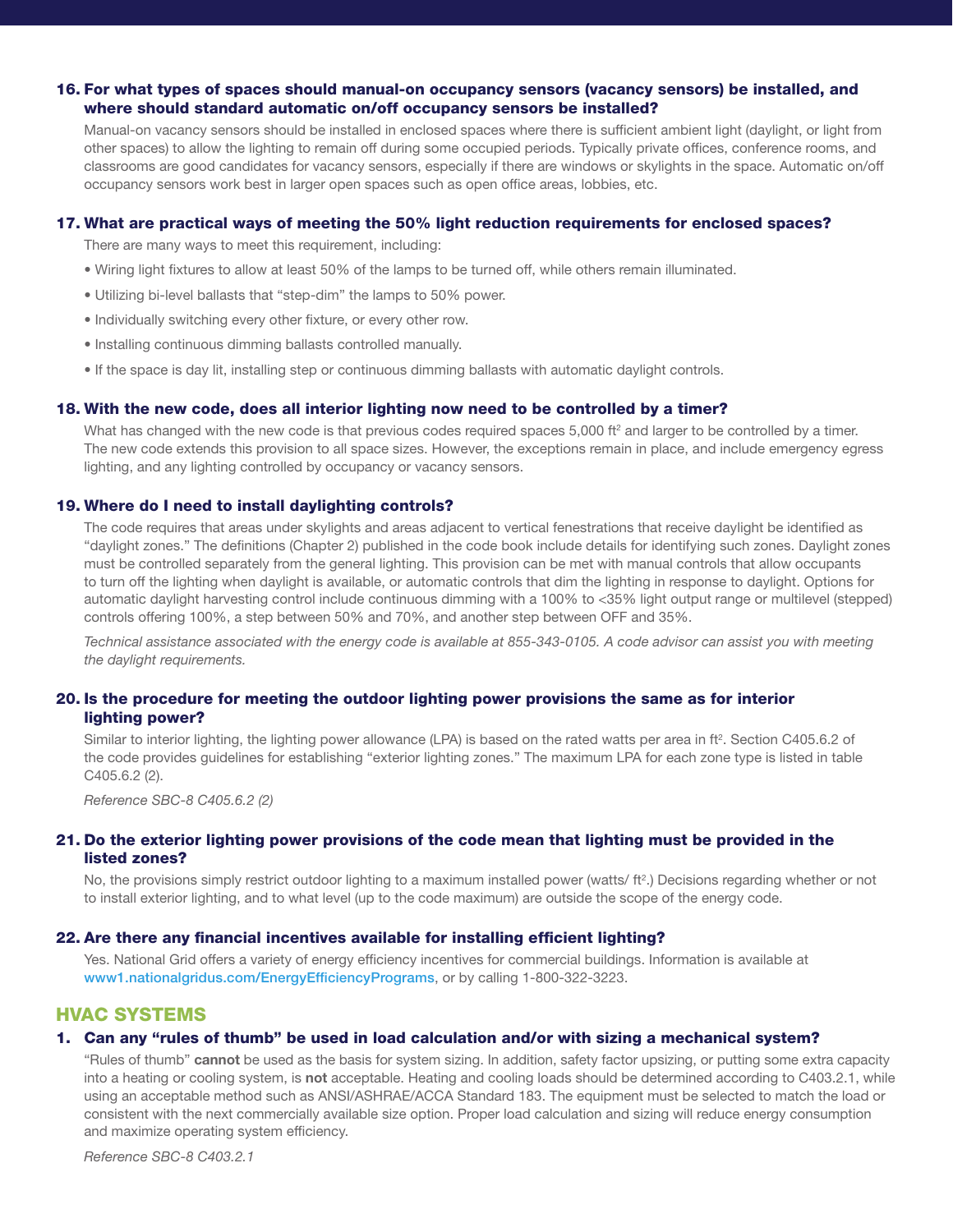# 2. There are a several equipment efficiency ratings that can be found for different types of HVAC systems. Which should be utilized in the design process?

Different types of heating and cooling equipment are commonly characterized by a single type of efficiency rating. For example, rooftop cooling systems are characterized by EER. Efficiencies for any planned piece of equipment must meet the minimum efficiencies shown in Tables C403.2.3 (1) through C403.2.3 (8). If values are not supplied for a piece of equipment, or if it is comprised of several components (small air handler and field-attached heating coil), the designer must be able to provide calculations to demonstrate that the overall system meets the required rating. Further, when using the equipment manufacture's rating, it is important to use ratings that encompass an entire system, (for example; to capture the overall efficiency of a DX split-system.) Additionally, for chillers that have variable speed drives for optimized part-load condition operation, proper calculated efficiencies must be considered.

Reference SBC-8 Tables C403.2.3 (1) through C403.2.3 (8)

# 3. I want to use a combination boiler that provides both domestic hot water and space heat for the air handling system within an apartment complex. How does the efficiency rating system account for this?

A boiler system providing both domestic hot water and reheat hot water to the air handler needs to meet the efficiency requirement of each separate system.

#### 4. If a facility runs 24 hours per day for a 5 day week, is a temperature setback control required?

Yes. The code mandates that the installed temperature control be capable of automatically scheduling space temperatures for each day of the week independently. This will enable temperature adjustment for occupied and unoccupied periods of the week. The exception would be if the building (or particular areas) consumed less than 2kW at full load, and had an accessible manual OFF switch.

*Reference SBC-8 C403.2.4.3*

## 5. Can a single thermostat be used for contiguous spaces, such as a full floor of office cubicles?

There must be at least one thermostatic control for each zone in the building, where the zone characterizes a space with unique heating and cooling requirements. Therefore, if the entire floor in this example represents a single zone, only one thermostat is required. However, if there are different heating and cooling requirements (representing multiple zones), then multiple thermostats are required. In such a case, use of a single control point would be inefficient.

## 6. If I am not using a direct digital control (DDC) system, do I need to worry about a deadband between heating and cooling?

Yes, C403.2.4.2 requires a 5°F separation of heating functions to prevent short cycling between heating and cooling. Most programmable automatic changeover thermostats have this function.

*Reference SBC-8 C403.2.4.2*

#### 7. What defines a "simple" versus a "complex" mechanical system?

A simple mechanical system is one that typically uses a single piece of cooling or heating equipment for serving a single zone, such as a basic rooftop unit, a split system, or a through-the-wall heat pump. Several pieces of the same type of equipment may serve multiple single zones throughout a building. A complex mechanical system is one that is assembled of many components such as those with a central plant, consisting of chillers, boilers, pumps, air handlers, and complex distribution networks. Simple systems are described in section C403.3. Complex systems are described in section C403.4.

*Reference SBC-8 C403.3, C403.4*

#### 8. Are automatic control dampers required on all duct connections to the building's exterior?

No. Gravity or back-draft dampers can be used in buildings with less than three (3) stories because the stack effect in shorter buildings is less pronounced. Gravity dampers can also be used in smaller exhaust fans, less than 300cfm.

#### 9. What is demand control ventilation? Is it always required?

Demand control ventilation (DCV) is a specialized ventilation control system that is intended for spaces that experience highly variable occupancy (cafeterias, auditoriums, etc.). The approach with DCV is to modulate (reduce) the amount of outside air and supply air to a space as CO<sub>2</sub> levels fluctuate due to varying occupancy levels, thereby reducing fan and heating and cooling energy. DCV is not required for all spaces. Only spaces which exceed a specified number of occupants per square foot and a certain rate of outside air flow need to have such a system. Spaces with certain specialty applications, i.e. ventilation provided for process loads,are an exception to this requirement.

*Reference SBC-8 C403.2.5.1*